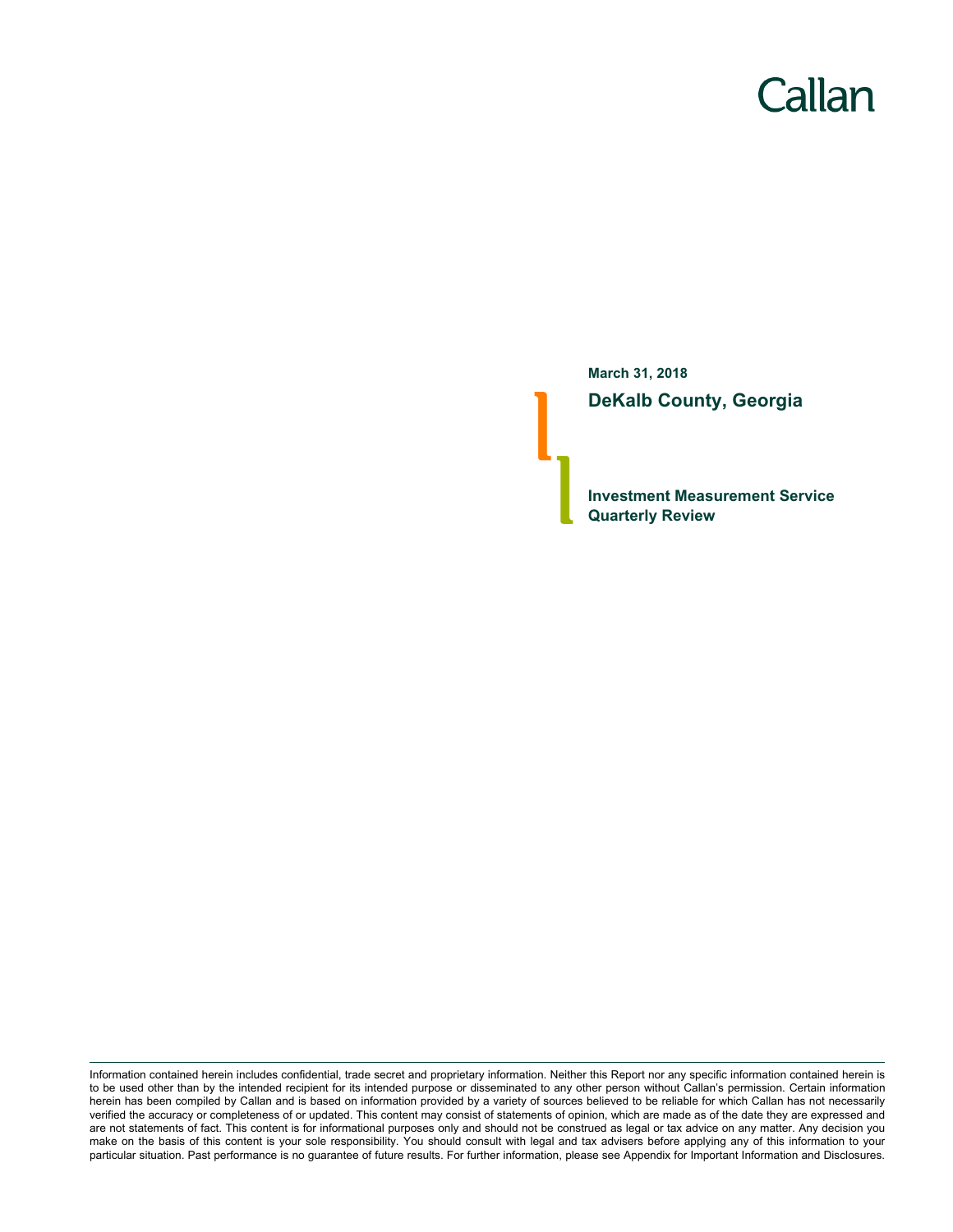## **Actual vs Target Asset Allocation As of March 31, 2018**

The top left chart shows the Fund's asset allocation as of March 31, 2018. The top right chart shows the Fund's target asset allocation as outlined in the investment policy statement. The bottom chart ranks the fund's asset allocation and the target allocation versus the Callan Public Fund Sponsor Database.





|                       | \$000s    | Weight  |         | Percent           | \$000s            |
|-----------------------|-----------|---------|---------|-------------------|-------------------|
| Asset Class           | Actual    | Actual  | ™arqet  | <b>Difference</b> | <b>Difference</b> |
| Domestic Equity       | 907.970   | 64.5%   | 60.0%   | 4.5%              | 62.786            |
| Domestic Fixed Income | 314.472   | 22.3%   | 25.0%   | $(2.7\%)$         | (37,688)          |
| International Equity  | 178.574   | 12.7%   | 15.0%   | $(2.3\%)$         | (32,722)          |
| Cash Account          | 1.624     | $0.5\%$ | $0.0\%$ | 0.5%              | 7,624             |
| Total                 | 1.408.641 | 100.0%  | 100.0%  |                   |                   |

#### **Asset Class Weights vs Callan Public Fund Sponsor Database**



\* Current Quarter Target = 50.0% S&P 500 Index, 20.0% Blmbg Aggregate, 15.0% MSCI EAFE, 10.0% Russell 2000 Index and 5.0% ML All IG US Convertibles.

# `allan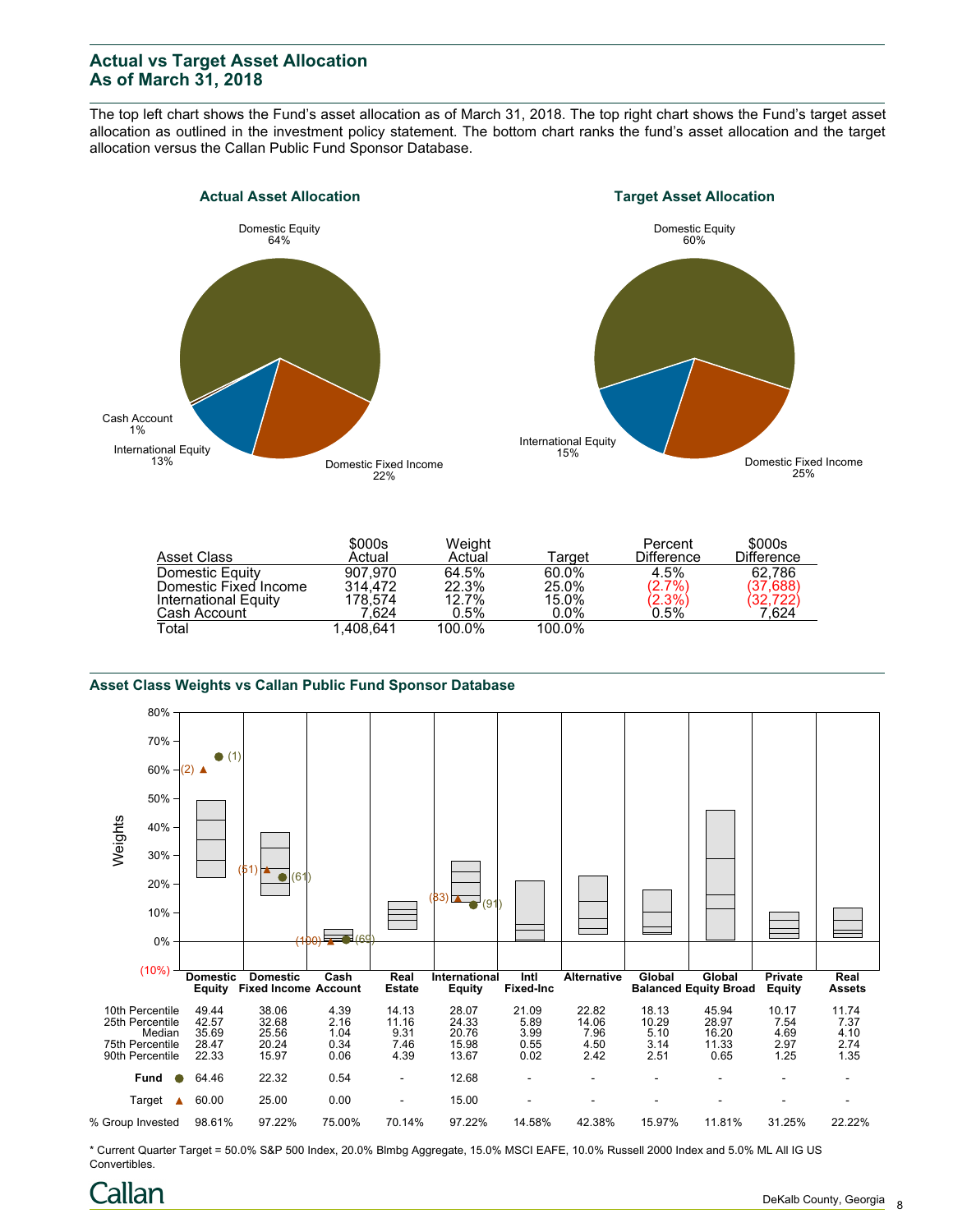# **Actual vs Target Asset Allocation As of March 31, 2018**

The first chart below shows the Fund's asset allocation as of March 31, 2018. The second chart shows the Fund's target asset allocation as outlined in the investment policy statement.



Domestic Fixed Income 25%

| Asset Class           | \$000s<br>Actual | Weight<br>Actual | Target  | Percent<br><b>Difference</b> | \$000s<br>Difference |
|-----------------------|------------------|------------------|---------|------------------------------|----------------------|
| Domestic Equity       | 517.908          | 52.8%            | 60.0%   |                              | (70,677)             |
| Domestic Fixed Income | 305.084          | 31.1%            | 25.0%   | $(7.2%)$<br>6.1%             | 59,840               |
| International Equity  | 150.371          | 15.3%            | 15.0%   | 0.3%                         | 3.225                |
| Cash Account          | 7.612            | 0.8%             | $0.0\%$ | 0.8%                         | 7.612                |
| Total                 | 980.974          | 100.0%           | 100.0%  |                              |                      |

\* Current Quarter Target = 50.0% S&P 500 Index, 20.0% Blmbg Aggregate, 15.0% MSCI EAFE, 10.0% Russell 2000 Index and 5.0% ML All IG US Convertibles.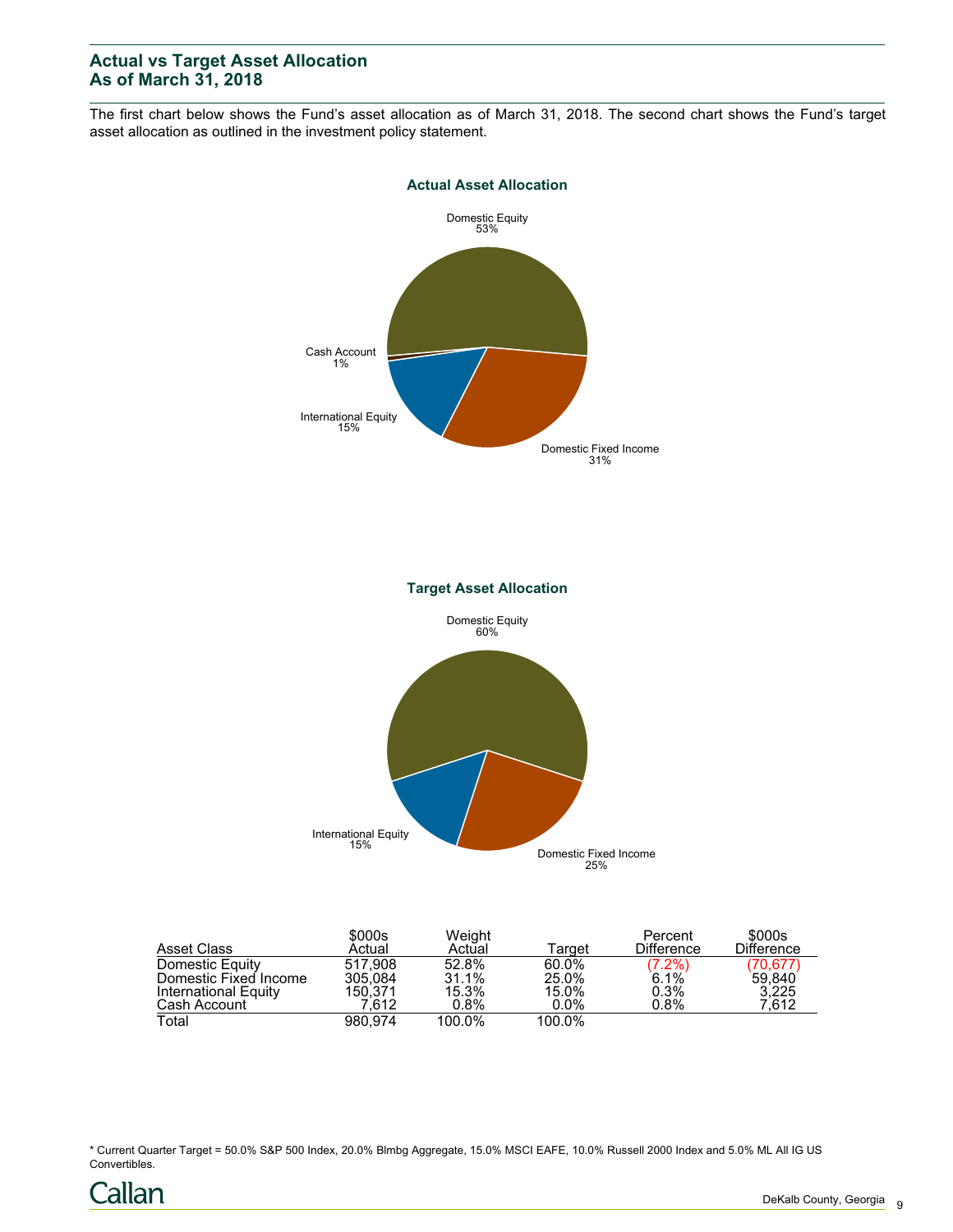### **Investment Manager Asset Allocation**

The table below contrasts the distribution of assets across the Fund's investment managers as of March 31, 2018, with the distribution as of December 31, 2017. The change in asset distribution is broken down into the dollar change due to Net New Investment and the dollar change due to Investment Return.

|                                  | <b>March 31, 2018</b> |        |                |               | <b>December 31, 2017</b> |          |  |
|----------------------------------|-----------------------|--------|----------------|---------------|--------------------------|----------|--|
|                                  | <b>Market Value</b>   | Weight | Net New Inv.   | Inv. Return   | <b>Market Value</b>      | Weight   |  |
| <b>Domestic Equity</b>           | \$907,970,033         | 64.46% | \$(14,525,692) | \$(1,593,316) | \$924,089,042            | 64.58%   |  |
| Large Cap                        | \$742,368,479         | 52.70% | \$(14,525,692) | \$1.914.438   | \$754.979.733            | 52.76%   |  |
| Jennison Associates              | 210,415,988           | 14.94% | (6,000,000)    | 11,244,673    | 205.171.315              | 14.34%   |  |
| Montag & Caldwell                | 12                    | 0.00%  | (25,692)       | 40            | 25.665                   | $0.00\%$ |  |
| Edgar Lomax                      | 33.100.906            | 2.35%  |                | (1,410,360)   | 34.511.266               | 2.41%    |  |
| Gabelli Asset Management         | 178,062,532           | 12.64% | (2,500,000)    | (3,776,591)   | 184,339,123              | 12.88%   |  |
| Southeastern Asset Mgmt.         | 155,268,792           | 11.02% | (2,000,000)    | (4,277,022)   | 161,545,814              | 11.29%   |  |
| Ivy Large Value                  | 54,853,413            | 3.89%  | $\Omega$       | (1,024,412)   | 55,877,826               | 3.90%    |  |
| Loomis Large Cap Growth          | 110,666,836           | 7.86%  | (4,000,000)    | 1,158,110     | 113,508,725              | 7.93%    |  |
| <b>Small Cap</b>                 | \$165,601,555         | 11.76% | \$0            | \$(3,507,754) | \$169,109,309            | 11.82%   |  |
| Frontier Capital Management      | 80.611.861            | 5.72%  | 0              | (1.954.806)   | 82.566.667               | 5.77%    |  |
| <b>EARNEST Partners</b>          | 84.989.694            | 6.03%  | $\Omega$       | (1,552,948)   | 86,542,642               | 6.05%    |  |
| <b>Domestic Fixed Income</b>     | \$314,471,840         | 22.32% | \$0            | \$(965, 435)  | \$315,437,275            | 22.04%   |  |
| Denver Investment Advisors       | 152.741.984           | 10.84% | $\Omega$       | (1,888,144)   | 154,630,128              | 10.81%   |  |
| Income Research & Mgmt           | 85,071,080            | 6.04%  | 0              | (1,358,878)   | 86,429,958               | 6.04%    |  |
| <b>Advent Capital Management</b> | 76,658,776            | 5.44%  | $\Omega$       | 2,281,587     | 74,377,190               | 5.20%    |  |
| <b>International Equity</b>      | \$178,574,329         | 12.68% | \$ (93, 856)   | \$(716,406)   | \$179,384,590            | 12.54%   |  |
| Marathon                         | 40.704.802            | 2.89%  | (93, 856)      | (419,058)     | 41,217,716               | 2.88%    |  |
| T. Rowe Price Inst Intl Core Eq. | 137,869,527           | 9.79%  | 0              | (297, 348)    | 138,166,874              | 9.66%    |  |
| <b>Cash Account</b>              | \$7,624,476           | 0.54%  | \$(4,455,444)  | \$33,760      | \$12,046,159             | 0.84%    |  |
| <b>Total Fund</b>                | \$1,408,640,678       | 100.0% | \$(19,074,992) | \$(3,241,397) | \$1,430,957,067          | 100.0%   |  |

#### **Asset Distribution Across Investment Managers**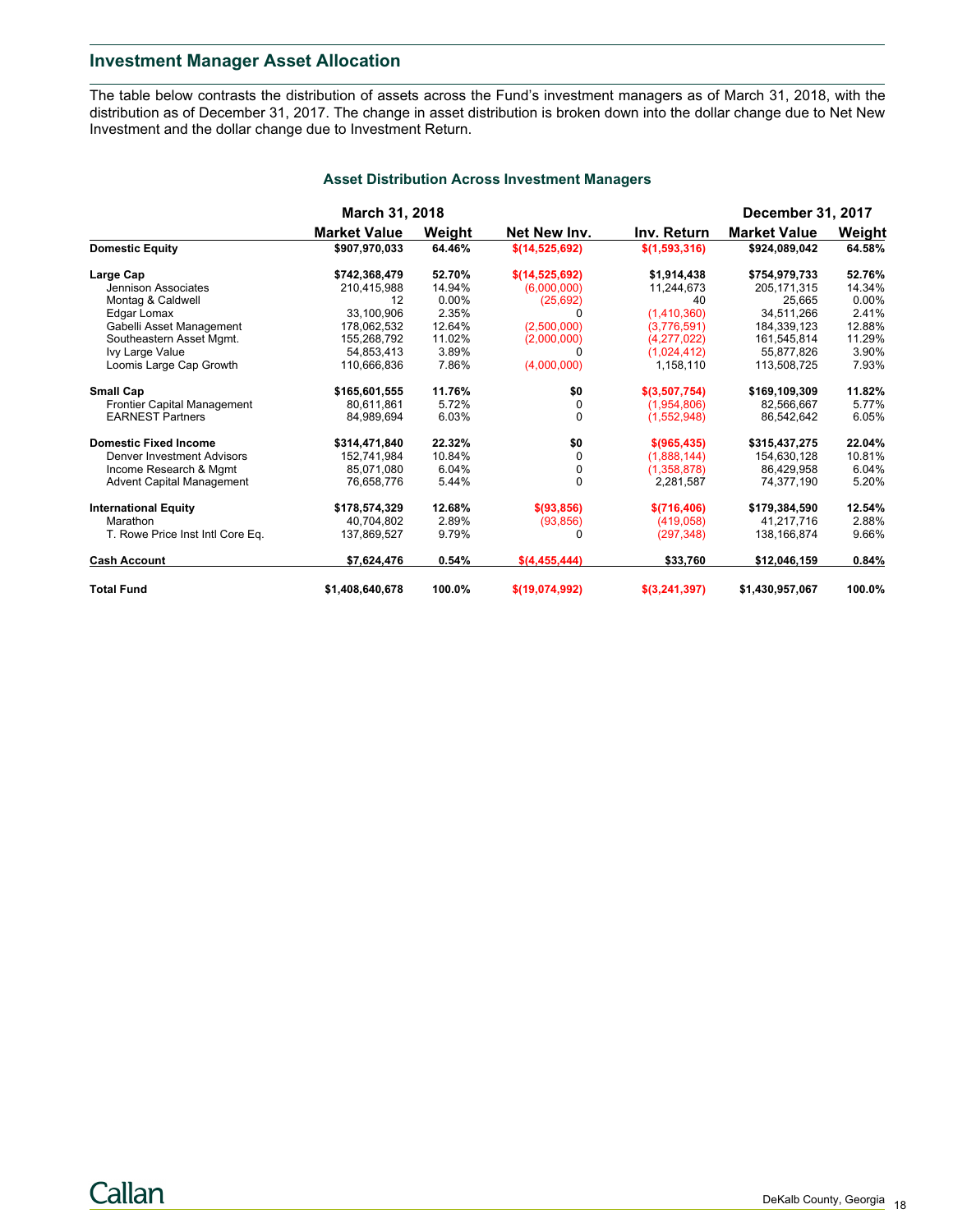#### **Investment Manager Returns**

The table below details the rates of return for the Fund's investment managers over various time periods ended March 31, 2018. Negative returns are shown in red, positive returns in black. Returns for one year or greater are annualized. The first set of returns for each asset class represents the composite returns for all the fund's accounts for that asset class.

| <b>Returns for Periods Ended March 31, 2018</b> |  |  |  |  |  |  |
|-------------------------------------------------|--|--|--|--|--|--|
|-------------------------------------------------|--|--|--|--|--|--|

|                                                                 |                    |                  | Last           | Last                     | Last           |
|-----------------------------------------------------------------|--------------------|------------------|----------------|--------------------------|----------------|
|                                                                 | Last               | Last             | 3              | 5                        | 10             |
|                                                                 | Quarter            | Year             | Years          | Years                    | Years          |
| <b>Domestic Equity</b>                                          | (0.22%)            | 14.41%           | 8.99%          | 11.63%                   | 9.74%          |
| Domestic Equity Benchmark (1)                                   | $(0.63\%)$         | 13.68%           | 10.45%         | 13.05%                   | 9.62%          |
| Russell 3000                                                    | $(0.64\%)$         | 13.81%           | 10.22%         | 13.03%                   | 9.62%          |
| Large Cap                                                       | 0.19%              | 14.89%           | 8.82%          | 11.20%                   | 9.50%          |
| S&P 500 Index                                                   | (0.76%)            | 13.99%           | 10.78%         | 13.31%                   | 9.50%          |
| <b>Large Cap Growth</b>                                         | 3.79%              | 24.01%           | 12.19%         | 14.74%                   | 11.03%         |
| Jennison Associates                                             | 5.41%              | 29.08%           | 14.71%         | 18.04%                   | 12.88%         |
| Loomis Large Cap Growth                                         | 0.86%              |                  |                |                          |                |
| Russell 1000 Growth                                             | 1.42%              | 21.25%           | 12.90%         | 15.53%                   | 11.34%         |
| <b>Large Cap Value</b>                                          | $(2.44\%)$         | 8.73%            | 6.46%          | 8.92%                    | 8.51%          |
| Edgar Lomax                                                     | $(4.09\%)$         | 10.91%           | 9.59%          | 12.38%                   | 9.05%          |
| Gabelli Asset Management                                        | (2.09%)            | 9.08%            | 7.18%          | 10.14%                   | 10.97%         |
| Southeastern Asset Mgmt.                                        | (2.71%)            | 8.24%            | 4.87%          | 6.89%                    | 6.53%          |
| Ivy Large Value                                                 | (1.83%)            | 7.51%            | 7.57%          | 10.70%                   |                |
| Řussell 1000 Value                                              | (2.83%)            | 6.95%            | 7.88%          | 10.78%                   | 7.78%          |
| <b>Small Cap</b>                                                | (2.07%)            | 12.31%           | 9.93%          | 13.90%                   | 11.02%         |
| Russell 2000                                                    | (0.08%)            | 11.79%           | 8.39%          | 11.47%                   | 9.84%          |
| <b>Small Cap Growth</b>                                         |                    |                  |                |                          |                |
| Frontier Capital Mgmt.                                          | (2.37%)            | 10.03%           | 7.91%          | 13.56%                   |                |
| Russell 2500 Growth                                             | 2.38%              | 19.92%           | 9.11%          | 13.37%                   | 11.17%         |
| <b>Small Cap Value</b>                                          |                    |                  |                |                          |                |
| <b>EARNEST Partners</b>                                         | (1.79%)            | 14.56%           | 11.96%         | 14.29%                   | 11.18%         |
| Russell 2000 Value                                              | (2.64%)            | 5.13%            | 7.87%          | 9.96%                    | 8.61%          |
| <b>Domestic Fixed Income</b>                                    | $(0.31\%)$         | 5.48%            | 3.49%          | 4.27%                    | 4.68%          |
| Dom. Fixed Income Benchmark (2)                                 | $(0.24\%)$         | 4.78%            | 3.61%          | 4.08%                    | 4.67%          |
|                                                                 |                    | 2.16%            | 1.81%          | 2.48%                    | 4.03%          |
| <b>Denver Investment Advisors</b><br>Income Research & Mgmt (5) | (1.22%)<br>(1.57%) | 2.09%            | 1.49%          | 2.03%                    |                |
| Blended Benchmark (3)                                           | (1.46%)            | 1.20%            | 1.20%          | 1.82%                    | 3.41%          |
|                                                                 |                    |                  |                |                          |                |
| <b>Advent Capital Management</b>                                | 3.07%              | 17.45%           | 10.11%         | 11.79%                   |                |
| ML Investment Grade Convertibles                                | 4.73%              | 20.09%           | 13.50%         | 14.09%                   | 8.04%          |
| ML IG US Convertibles 5% Cap                                    | 2.98%              | 16.26%           | 10.56%         | 11.72%                   | $\sim$         |
| <b>International Equity</b>                                     | $(0.40\%)$         | 17.86%           | 6.04%          | 7.17%                    | 2.31%          |
| <b>MSCI EAFE Index</b>                                          | (1.53%)            | 14.80%           | 5.55%          | 6.50%                    | 2.74%          |
| T. Rowe Price Inst Intl Core Eq. (4)                            | $(0.22\%)$         | 17.72%           | 6.53%          | 7.50%                    | $\sim$         |
| <b>MSCI EAFE Index</b>                                          | $(1.53\%)$         | 14.80%           | 5.55%          | 6.50%                    | 2.74%          |
| Marathon                                                        | $(1.02\%)$         | $\blacksquare$   | $\blacksquare$ | $\overline{\phantom{a}}$ | $\sim$         |
| <b>MSCI EAFE Index</b>                                          | (1.53%)            | 14.80%           | 5.55%          | 6.50%                    | 2.74%          |
|                                                                 |                    |                  |                |                          |                |
| <b>Total Fund</b><br>Total Fund Target*                         | (0.28%)<br>(0.62%) | 12.47%<br>11.63% | 7.21%<br>8.05% | 9.17%<br>9.85%           | 7.93%<br>8.18% |
|                                                                 |                    |                  |                |                          |                |

\* Current Quarter Target = 50.0% S&P 500 Index, 20.0% Blmbg Aggregate, 15.0% MSCI EAFE, 10.0% Russell 2000 Index and 5.0% ML All IG US Convertibles.

(1) 83.3% S&P 500 and 16.7% Russell 2000 through June 30, 2007; 81.8% S&P 500 and 18.2% Russell 2000 through<br>September 30, 2010; 83.3% S&P 500 and 16.7% Russell 2000 through July 31, 2014; 84.6% S&P 500 and 15.4% Russell 2

(3) Blmbg Aggregate through July 31, 2010; Blmbg Gov/Credit Index Intermediate through December 31, 2012;

Blmbg Aggregate thereafter.

(4) Mutual Fund returns are net of fees. Only full quarter manager returns shown. (5) On November 15, 2016, the JP Morgan account closed and IR&M began transitioning the portfolio. Official performance for IR&M begins on February 1, 2017.

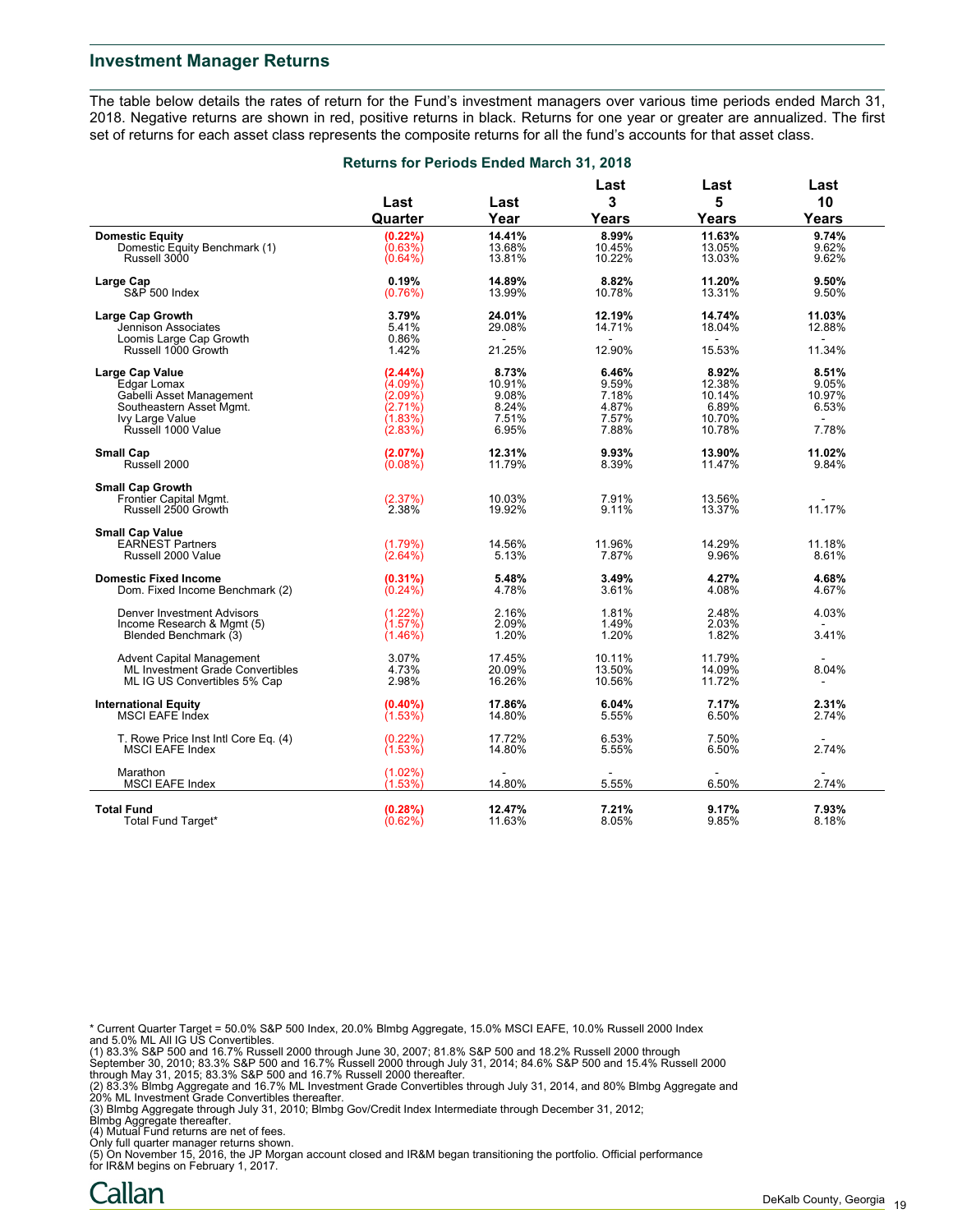#### **Investment Manager Returns**

The table below details the rates of return for the Fund's investment managers over various time periods ended March 31, 2018. Negative returns are shown in red, positive returns in black. Returns for one year or greater are annualized. The first set of returns for each asset class represents the composite returns for all the fund's accounts for that asset class.

| <b>Returns for Periods Ended March 31, 2018</b> |            |            |            |  |
|-------------------------------------------------|------------|------------|------------|--|
|                                                 | Last<br>15 | Last<br>20 | Last<br>25 |  |
|                                                 | Years      | Years      | Years      |  |
| <b>Domestic Equity</b>                          | 10.64%     | 7.77%      | 10.37%     |  |
| Domestic Equity Benchmark (1)                   | 10.12%     | 6.47%      | 9.48%      |  |
| Russell 3000                                    | 10.43%     | 6.71%      | 9.52%      |  |
| Jennison Associates                             | 12.39%     | 8.18%      | 10.89%     |  |
| Russell 1000 Growth                             | 10.88%     | 6.19%      | 9.18%      |  |
| Gabelli Asset Management                        | 12.58%     | 10.03%     | 12.41%     |  |
| Southeastern Asset Mgmt.                        | 8.95%      | 7.89%      | 10.85%     |  |
| Russell 1000 Value                              | 9.71%      | 6.65%      | 9.52%      |  |
| <b>Domestic Fixed Income</b>                    | 4.55%      | $5.30\%$   | 5.65%      |  |
| Dom. Fixed Income Benchmark (2)                 | 4.64%      | 5.33%      | 5.66%      |  |
| Denver Investment Advisors                      | 4.24%      | 5.02%      | 5.15%      |  |
| Blended Benchmark (3)                           | 3.80%      | 4.70%      | 5.15%      |  |
| <b>Total Fund</b>                               | 8.35%      | 6.92%      | 8.77%      |  |
| Total Fund Target*                              | 8.35%      | 6.53%      | 8.38%      |  |

\* Current Quarter Target = 50.0% S&P 500 Index, 20.0% Blmbg Aggregate, 15.0% MSCI EAFE, 10.0% Russell 2000 Index and 5.0% ML All IG US Convertibles.

(1) S&P 500 through June 30, 2005; 83.3% S&P 500 and 16.7% Russell 2000 through June 30, 2007; 81.8% S&P 500 and 18.2% Russell 2000 through September 30, 2010; 83.3% S&P 500 and 16.7% Russell 2000 through July 31, 2014; 84.6% S&P 500 and 15.4% Russell 2000 through May 31, 2015; 83.3% S&P 500 and 16.7% Russell 2000 thereafter.

(2) 83.3% Blmbg Aggregate and 16.7% ML Investment Grade Convertibles through July 31, 2014, and 80% Blmbg Aggregate and 20% ML Investment Grade Convertibles thereafter.

(3) Blmbg Aggregate through July 31, 2010; Blmbg Gov/Credit Index Intermediate through December 31, 2012; Blmbg Aggregate thereafter.

Only full quarter manager returns shown.